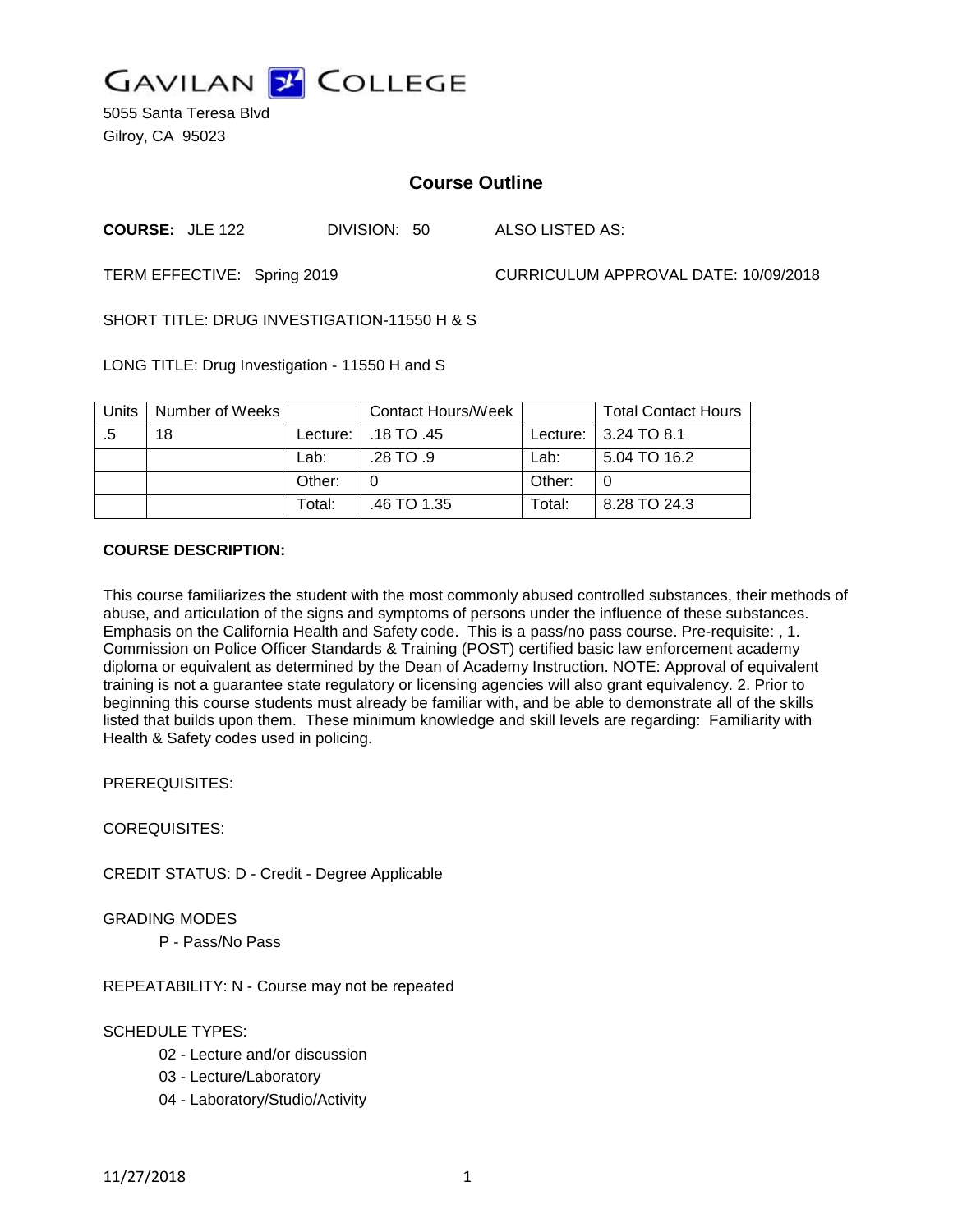## **STUDENT LEARNING OUTCOMES:**

1. Identify narcotics named in course content, methods and symptoms of use, and packaging of controlled substances.

2 .Recognize the legal aspects, case law, search&seizure and probable cause associated with illegal narcotic cases.

## **CONTENT, STUDENT PERFORMANCE OBJECTIVES, OUT-OF-CLASS ASSIGNMENTS**

Curriculum Approval Date: 10/09/2018

- 1. Introduction
- a. Class introduction
- b. Pre test
- c. Pre test review
- 2. Introduction to the DAR Process/Procedures
- a. "Drug" definition
- b. SHOCADID review
- c. Field Sobriety Testing (FST's)
- d. 7 step process
- 3. Review of Legal Codes
- a. 11550 HS
- b. 647(f) PC
- c. 381(a) & (b) PC
- d. DUI laws
- e. 5150 WI
- f. 4060 BP
- g. 11364 HS
- h. Review of current changes and case law
- 4. Intro to Human Physiology
- a. Therapeutic use of drugs
- b. Neurotransmitters & Neurohormones & their role in drugs
- c. Drug metabolization
- d. Upside/downside of a drug
- e. Negative feedback
- f. Homeostasis
- g. Drug overdose
- h. Tolerance
- i. Modifiers of drug effects
- j. Addiction
- k. Physiological withdrawal symptoms
- l. Eye conditions
- m. Non-drug induced medical conditions
- 5. Cannabis
- a. Species of cannabis plants
- b. THC
- c. Medical applications
- d. Growing marijuana
- e. 4 forms of Cannabis
- f. Synthetic Cannabinoids
- g. Ingestion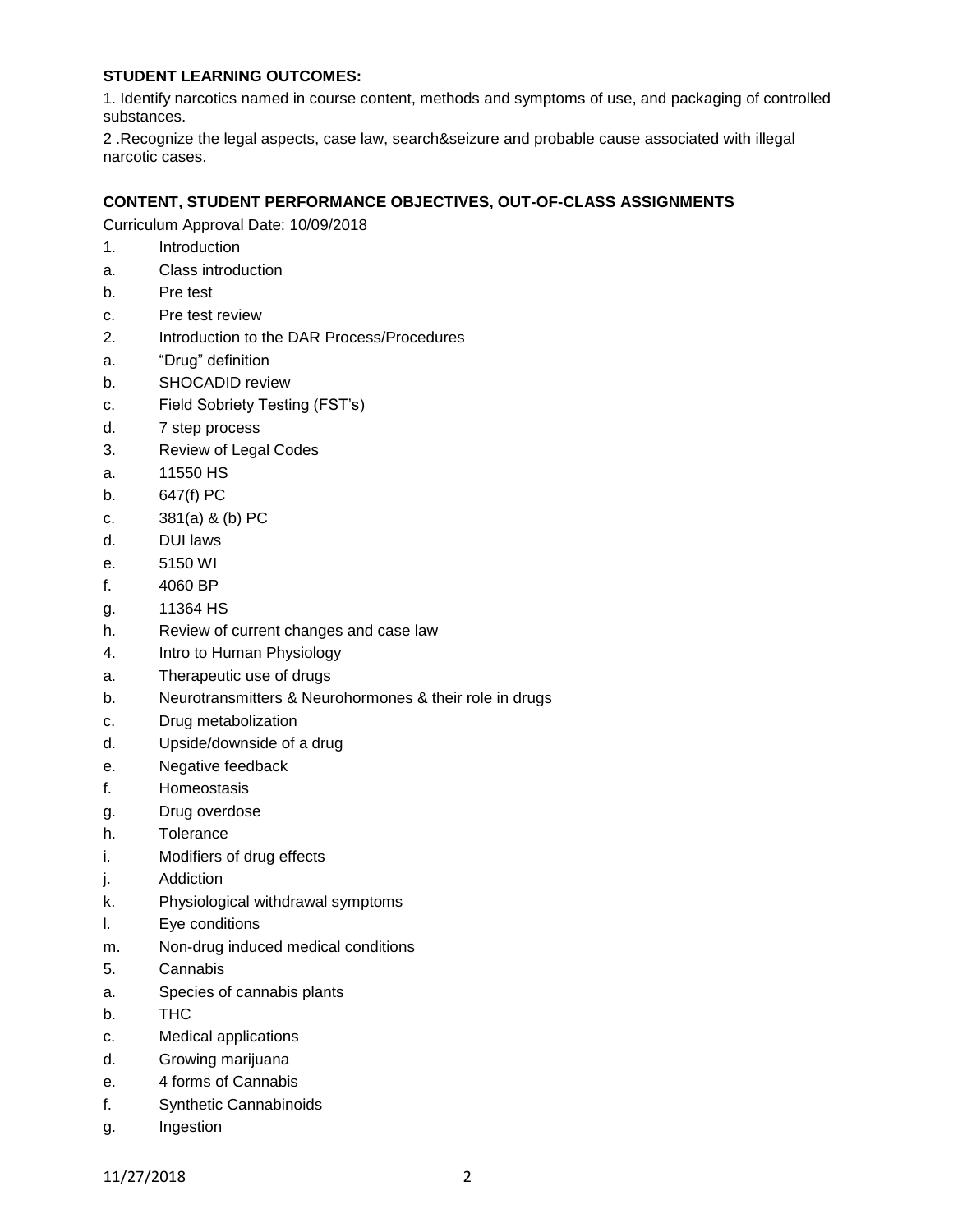- h. Paraphernalia
- i. Effects of use
- j. Onset and duration of effects
- k. Overdose
- l. DAR Cornerstones
- m. Indicators of use
- n. Toxicology
- o. Medicinal marijuana
- 6. Dissociative Anesthetics
- a. Overview
- b. Drug I/D
- c. Ingestion
- d. Dosage units
- e. Ketamine
- f. Effects of PCP
- g. Current drug trends
- h. Onset and duration
- i. Overdose
- j. Officer safety considerations
- k. DAR cornerstones
- 7. Stimulants
- a. Overview
- b. 3 categories of stimulants
- c. Cocaine
- d. Cocaine production
- e. Amphetamines
- f. Misc. CNS Stimulants
- g. Ingestion
- h. Cocaine free basing
- i. Methamphetamine consumption
- j. Current drug trends
- k. Stimulant effects
- l. Onset and duration of effects
- m. Cocaine Vs methamphetamine effects
- n. Overdose
- o. Signs of use
- p. DAR Cornerstones
- 8. Hallucinogens
- a. Definition of a hallucinogen
- b. Synesthesia
- c. Three types of Flashbacks
- d. Natural hallucinogens
- e. Synthetically manufactured hallucinogens
- f. Current drug trends
- g. Ingestion
- h. Effects
- i. Onset and duration
- j. Overdose signs and symptoms

11/27/2018 3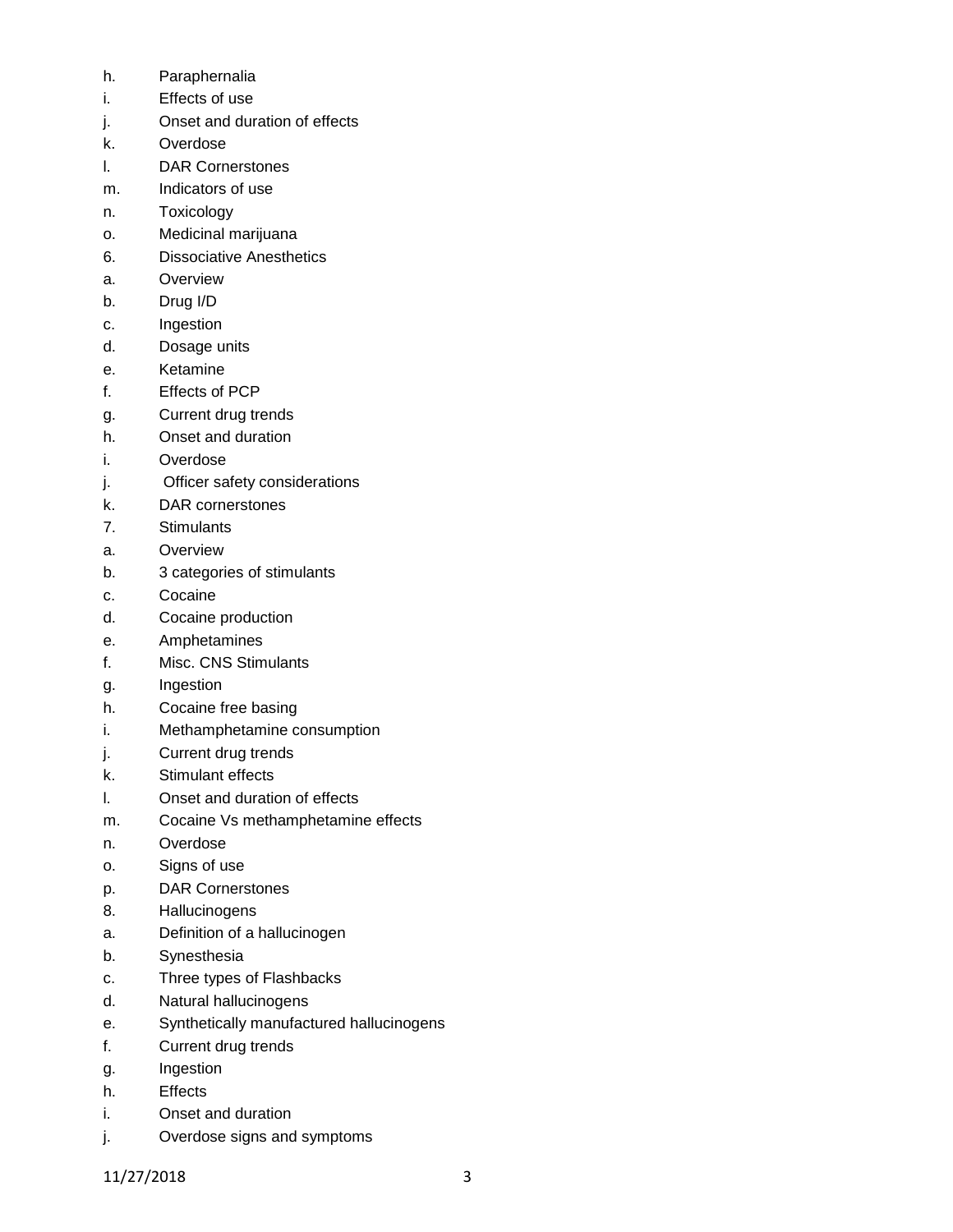- k. Signs of influence
- 9. Opiates
- a. Sub categories of opiates
- b. Natural alkaloids and opium derivatives
- c. Synthetic opiates
- d. Current drug trends
- e. Effects
- f. Tolerance
- g. Onset and duration
- h. Addiction and withdrawals
- i. Overdose
- j. DAR Cornerstones
- k. Non-opiate causes of pupil constriction
- l. Drug injection
- m. Paraphernalia
- 10. Depressants
- a. Subcategories of depressants
- b. Current drug trends
- c. Ingestion
- d. Onset and duration
- e. Tolerance
- f. Withdrawal
- g. Overdose
- h. Synergism
- i. GHB
- j. Signs of influence
- k. Toxicology
- 11. Inhalants
- a. Sub categories of inhalants
- b. Current drug trends
- c. Ingestion
- d. Effects of inhalants
- e. Onset and duration
- f. Overdose
- g. Long term inhalant abuse
- h. Signs of influence
- i. Toxicology
- 12. Toxicology (chemical testing)
- a. Samples for testing
- b. Testing methods
- c. Detection period
- d. False positives
- e. Accuracy and handling problems
- 13. Drug combinations
- a. Definition of poly drug use
- b. Types of effects
- c. Popular drug combinations
- 14. DUI Drug Detection

11/27/2018 4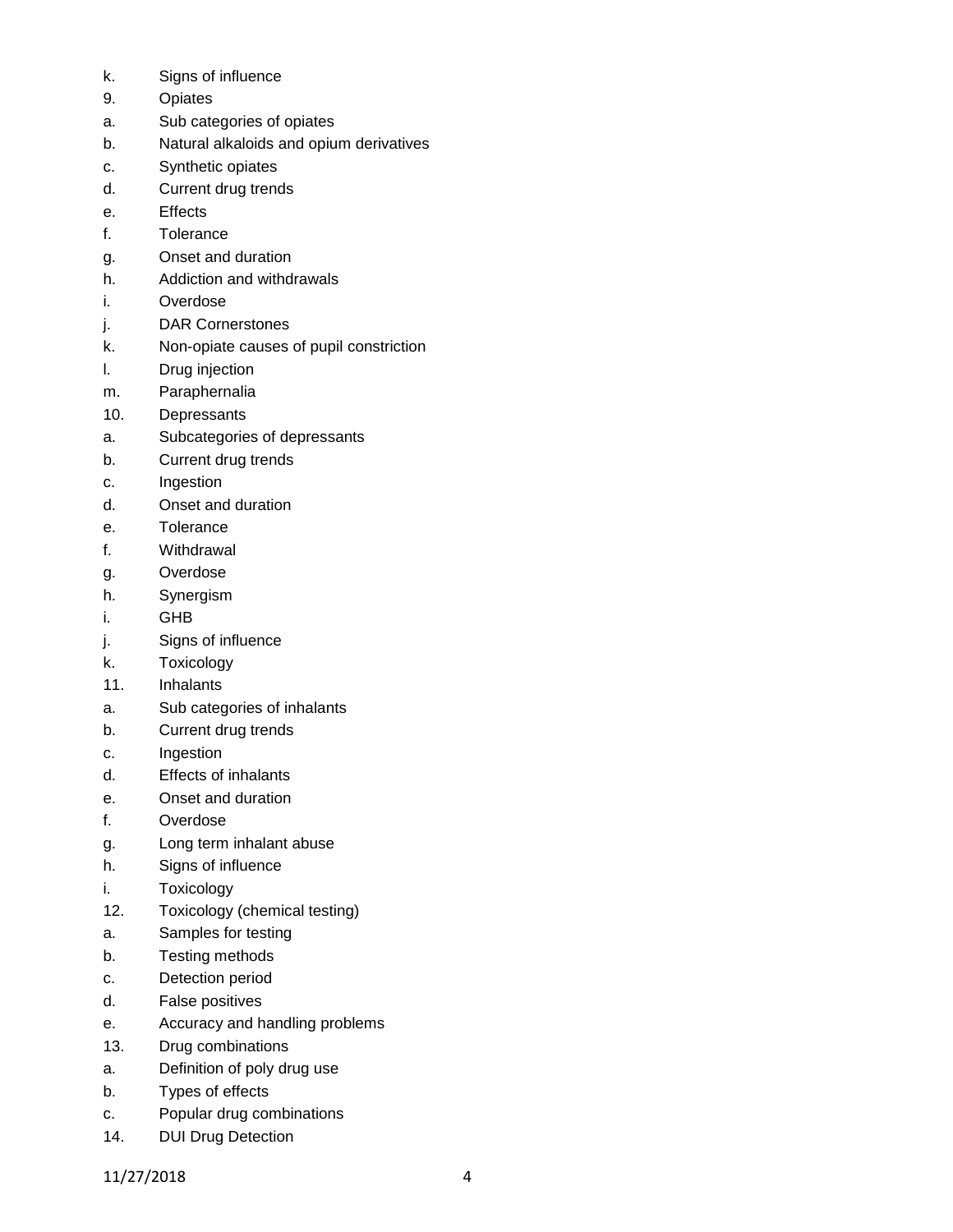- a. Phase One: Vehicle in Motion
- b. Phase Two: Personal Contact
- c. Phase Three: Pre-Arrest Screening
- 15. Walk-and-turn
- 16. One-leg stand
- 17. Horizontal gaze nystagmus
- 18. Vertical nystagmus
- 19. Advantages and limitations of preliminary Breath testing
- 20. Report writing
- a. Fundamentals of the report
- b. Key factors in report writing
- c. Narrative vs. form
- i. Review of the drug influence form
- 21. Test/Critiques

## **METHODS OF INSTRUCTION:**

Lecture, discussion

Out of Class Assignments

Required Outside Hours:

Assignment Description: Students will read and review the Health and Safety codes pertaining to drugs.

#### **METHODS OF EVALUATION:**

Writing assignments Percent of total grade: 35.00 % Percent range of total grade: 35 % to 45 % Written Homework; Other: Write reports for different drug related arrests Problem-solving assignments Percent of total grade: 15.00 % Percent range of total grade: 15 % to 25 % Quizzes Objective examinations Percent of total grade: 25.00 % Percent range of total grade: 25 % to 35 % Multiple Choice; True/False; Completion

REPRESENTATIVE TEXTBOOKS: n/a